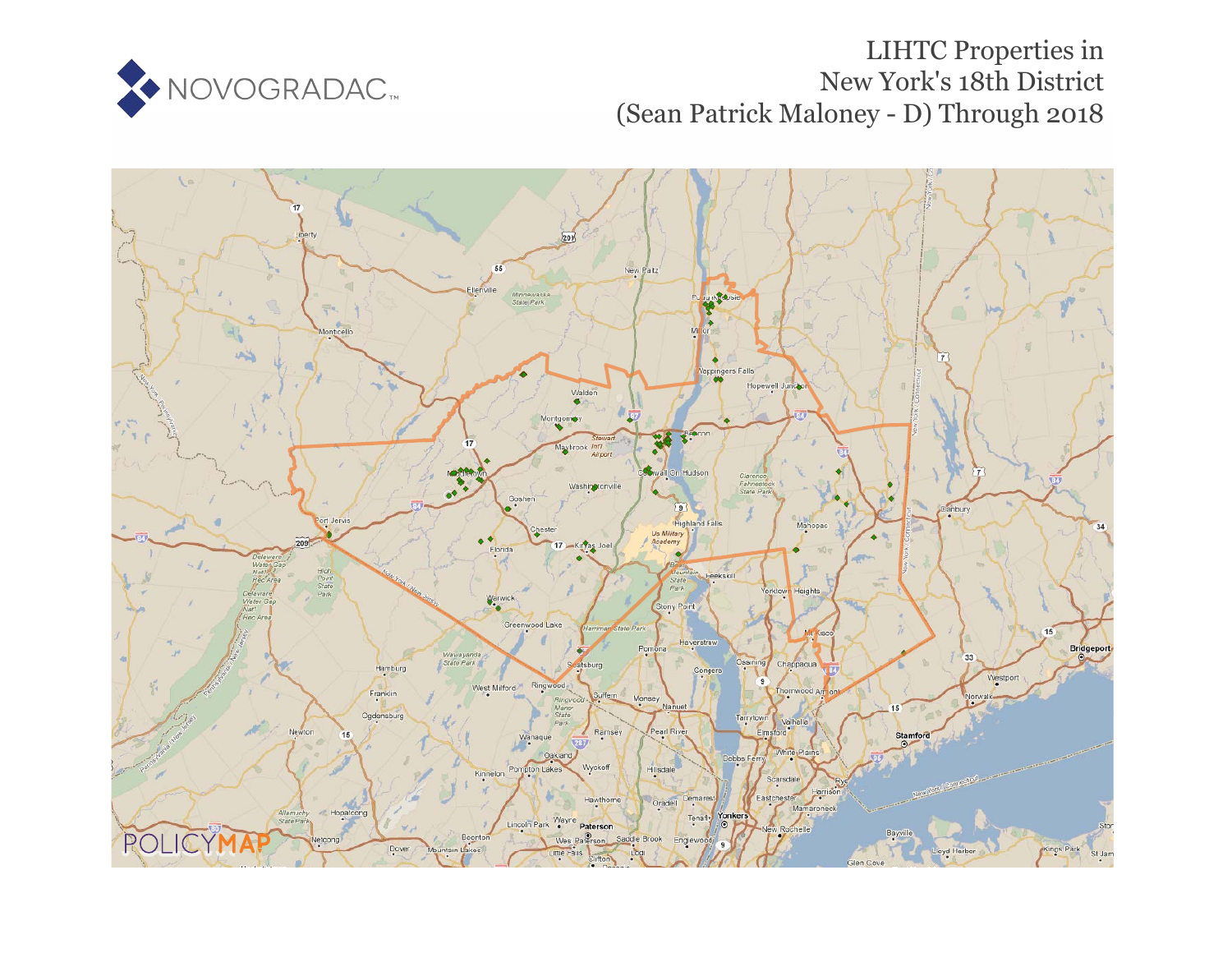| <b>Project Name</b>                         | <b>Address</b>                          | City                       | <b>State</b> | <b>Zip Code</b> | <b>Nonprofit</b><br><b>Sponsor</b> | <b>Allocation</b><br>Year | <b>Annual</b><br><b>Allocated</b><br><b>Amount</b> | <b>Year PIS</b> | <b>Construction Type</b>  | <b>Total</b><br><b>Units</b> | Low<br><b>Income</b><br><b>Units</b> | <b>Rent or</b><br><b>Income</b><br><b>Ceiling</b> | <b>Credit %</b>                        | <b>Tax-Exempt</b><br><b>Bond</b> | <b>HUD Multi-Family</b><br>Financing/<br><b>Rental Assistance</b> |
|---------------------------------------------|-----------------------------------------|----------------------------|--------------|-----------------|------------------------------------|---------------------------|----------------------------------------------------|-----------------|---------------------------|------------------------------|--------------------------------------|---------------------------------------------------|----------------------------------------|----------------------------------|-------------------------------------------------------------------|
| WALLKILL LIVING<br>CENTER                   | 455 SCHUTT RD MIDDLETOWN<br><b>EXT</b>  |                            | NY           | 10940           |                                    | 2002                      | \$0                                                | 2003            | <b>New Construction</b>   | 136                          | 116                                  |                                                   | $70\,\%$ present $\,$ No value         |                                  |                                                                   |
| <b>WATER'S EDGE 32</b>                      | 216 E MAIN ST                           | PORT JERVIS                | NY           | 12771           |                                    | 2003                      | \$0                                                | 2003            | <b>New Construction</b>   | 32                           | $32\,$                               |                                                   | $70\,\%$ present $\,$ No $\,$<br>value |                                  |                                                                   |
| DIMARCO PLACE II<br><b>SENIOR RESIDENCE</b> | 36 S REMSEN<br>AVE                      | WAPPINGERS<br><b>FALLS</b> | NY           | 12590           | Yes                                | 2003                      | \$0                                                | 2004            | <b>New Construction</b>   | 32                           | $32\,$                               |                                                   | 70 % present $\hbox{~No}$<br>value     |                                  |                                                                   |
| <b>OAK CREST</b>                            | 11<br>DR                                | SUMMERSWEET POUGHKEEPSIE   | NY           | 12603           |                                    | 2002                      | \$0                                                | 2004            | <b>New Construction</b>   | 28                           | 28                                   |                                                   | 70 % present $\hbox{~No}$<br>value     |                                  |                                                                   |
| <b>WB STONECREST</b><br>SENIOR RESIDENCE    | 3101<br><b>STONECREST</b><br>${\rm DR}$ | <b>BREWSTER</b>            | NY           | 10509           |                                    | 2003                      | \$0                                                | 2004            | <b>New Construction</b>   | 136                          | $135\,$                              |                                                   | $70\,\%$ present $${\rm No}$$ value    |                                  |                                                                   |
| <b>WATER'S EDGE 40</b>                      | 214 E MAIN ST                           | PORT JERVIS                | NY           | 12771           | No                                 | 2004                      | $\$0$                                              | 2004            | <b>New Construction</b>   | 40                           | 40                                   |                                                   | 70 % present $\hbox{~No}$<br>value     |                                  |                                                                   |
| MIDDLECREST<br>CROSSING SENIOR<br>APTS I    | 74 UHLIG RD                             | MIDDLETOWN                 | NY           | 10940           |                                    | 2005                      | \$0                                                | 2005            | <b>New Construction</b>   | 100                          | 99                                   |                                                   | $70\,\%$ present $\,$ No value         |                                  |                                                                   |
| 417 MAIN ST                                 | 417 MAIN ST                             | POUGHKEEPSIE               | NY           | 12601           |                                    | 2005                      | \$1,012,607                                        | 2005            | <b>New Construction</b>   | 54                           | 54                                   | 60% AMGI                                          | 70 % present<br>value                  |                                  |                                                                   |
| <b>LAKE STREET APTS</b>                     | 57 LAKE DR                              | NEWBURGH                   | NY           | 12550           | No                                 | 2004                      | \$1,039,744                                        | 2006            | Acquisition and Rehab 375 |                              | 375                                  | 60% AMGI                                          | $30$ % present $\,$ $\rm Yes$<br>value |                                  |                                                                   |
| PINECREST                                   | 67 BONIFACE DR PINE BUSH                |                            | NY           | 12566           | No                                 | 2005                      | \$713,431                                          | 2006            | New Construction          | 76                           | 75                                   | 60% AMGI                                          | 70 % present $\hbox{~No}$<br>value     |                                  |                                                                   |
| THE CORNERSTONE RES 111 BROADWAY NEWBURGH   |                                         |                            | NY           | 12550           | Yes                                | 2005                      | \$1,438,966                                        | 2006            | Acquisition and Rehab 128 |                              | 128                                  | 60% AMGI                                          | 70 % present $\,$ No $\,$<br>value     |                                  |                                                                   |
| <b>COLLEGE HILL APTS</b>                    | 71 S ST                                 | MIDDLETOWN                 | NY           | 10940           | No                                 | 2005                      | \$519,811                                          | 2007            | Acquisition and Rehab 75  |                              | 75                                   | 60% AMGI                                          | $70$ % present $\,$ No $\,$<br>value   |                                  |                                                                   |
| MIDDLECREST CROSSIN 74 UHLIG RD             |                                         | MIDDLETOWN                 | NY           | 10940           | No                                 | 2007                      | \$0                                                | 2007            | <b>New Construction</b>   | 100                          | 100                                  | 60% AMGI                                          | $70\,\%$ present $\,$ No value         |                                  |                                                                   |

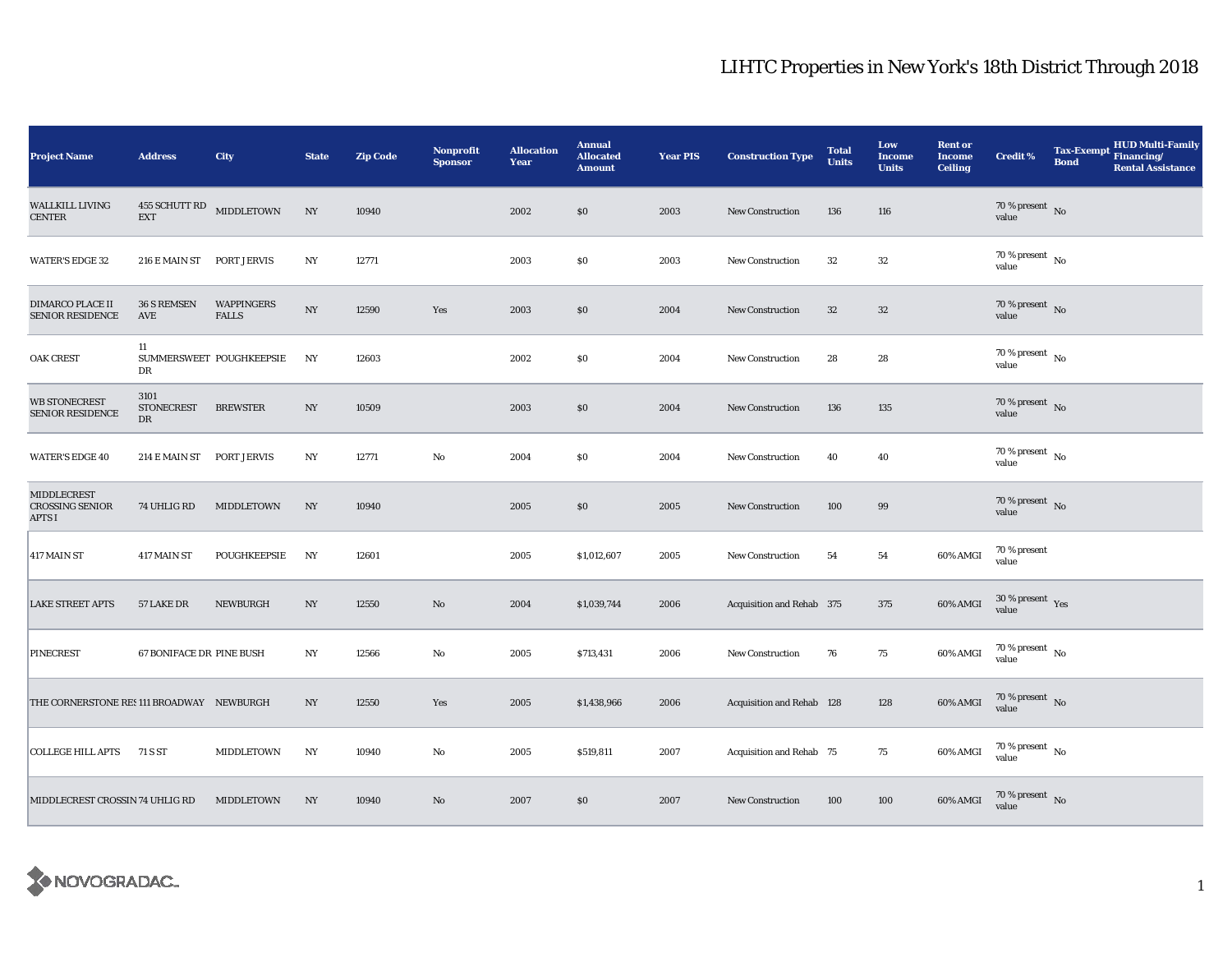| <b>Project Name</b>                           | <b>Address</b>            | City                              | <b>State</b>     | <b>Zip Code</b> | Nonprofit<br><b>Sponsor</b> | <b>Allocation</b><br>Year | <b>Annual</b><br><b>Allocated</b><br><b>Amount</b> | <b>Year PIS</b> | <b>Construction Type</b>  | <b>Total</b><br><b>Units</b> | Low<br><b>Income</b><br><b>Units</b> | <b>Rent or</b><br><b>Income</b><br><b>Ceiling</b> | <b>Credit %</b>                        | <b>Tax-Exempt</b><br><b>Bond</b> | <b>HUD Multi-Family</b><br>Financing/<br><b>Rental Assistance</b> |
|-----------------------------------------------|---------------------------|-----------------------------------|------------------|-----------------|-----------------------------|---------------------------|----------------------------------------------------|-----------------|---------------------------|------------------------------|--------------------------------------|---------------------------------------------------|----------------------------------------|----------------------------------|-------------------------------------------------------------------|
| MONTGOMERY MANOR 6 BRESCIA WAY MONTGOMERY     |                           |                                   | NY               | 12549           | $\mathbf {No}$              | 2007                      | \$995,000                                          | 2007            | New Construction          | 87                           | ${\bf 86}$                           | 60% AMGI                                          | $70\,\%$ present $\,$ No value         |                                  |                                                                   |
| <b>WATER'S EDGE 12</b>                        | 206 E MAIN ST PORT JERVIS |                                   | NY               | 12771           | $\mathbf{N}\mathbf{o}$      | 2007                      | \$182,500                                          | 2007            | <b>New Construction</b>   |                              | $12\,$                               | 12 60% AMGI                                       | 70 % present $\bar{N}$ o<br>value      |                                  |                                                                   |
| LANDER STREET HOME: 128 LANDER ST NEWBURGH    |                           |                                   | NY               | 12550           | Yes                         | 2006                      | \$399,907                                          | 2007            | Acquisition and Rehab 20  |                              | $20\,$                               | 50% AMGI                                          | 70 % present $\hbox{~No}$<br>value     |                                  |                                                                   |
| <b>SCOTTS RIDGE</b>                           | 29<br>AVE                 | WESTCHESTER POUND RIDGE           | NY               | 10576           | Yes                         | 2008                      | \$240,000                                          | 2008            | <b>New Construction</b>   | 12                           | 12                                   | 60% AMGI                                          | 70 % present $\hbox{~No}$<br>value     |                                  |                                                                   |
| SUMMITFIELD HOUSIN(11 SWEEZY AVE MIDDLETOWN   |                           |                                   | NY               | 10940           | $\mathbf{No}$               | 2009                      | \$1,216,616                                        | 2008            | Acquisition and Rehab 199 |                              | 199                                  | 60% AMGI                                          | $30$ % present $\,$ $\rm Yes$<br>value |                                  |                                                                   |
| <b>TOMPKINS TERRACE</b>                       | 194 TOMPKINS<br>TER       | <b>BEACON</b>                     | $_{\mathrm{NY}}$ | 12508           | No                          | 2008                      | \$785,968                                          | 2008            | Acquisition and Rehab 193 |                              | 193                                  | 60% AMGI                                          | $70\,\%$ present $\,$ No value         |                                  |                                                                   |
| <b>GREEN MEADOWS 515 PI 318 GREEN</b> CHESTER |                           |                                   | $_{\mathrm{NY}}$ | 10918           | Yes                         | 2009                      | \$407,876                                          | 2009            | Acquisition and Rehab 36  |                              | ${\bf 36}$                           | 60% AMGI                                          | $70\,\%$ present $\,$ No value         |                                  |                                                                   |
| <b>LIBERTY GREEN I</b>                        | 1 LIBERTY CT              | WARWICK                           | NY               | 10990           | $\rm No$                    | 2009                      | \$939,930                                          | 2009            | <b>New Construction</b>   | 87                           | ${\bf 87}$                           | 60% AMGI                                          | $70\,\%$ present $\,$ No value         |                                  |                                                                   |
| <b>LIVINGSTON ARMS</b>                        | <b>ST</b>                 | 99 LIVINGSTON POUGHKEEPSIE        | <b>NY</b>        | 12601           | $\mathbf{No}$               | 2010                      | \$365,427                                          | 2010            | Acquisition and Rehab 34  |                              | 34                                   | 60% AMGI                                          | 70 % present $\hbox{~No}$<br>value     |                                  |                                                                   |
| <b>NEW WINDSOR</b>                            |                           | 2000 SENIOR CT NEW WINDSOR        | NY               | 12553           | $\rm No$                    | 2009                      | \$1,400,000                                        | 2010            | New Construction          | 91                           | 91                                   | 50% AMGI                                          | 70 % present $\hbox{~No}$<br>value     |                                  |                                                                   |
| MEWS AT BALDWIN PLA <sup>24</sup> CLAYTON     |                           | <b>BALDWIN PLACE NY</b>           |                  | 10505           | Yes                         | 2011                      | \$1,427,857                                        | 2011            | <b>New Construction</b>   | 73                           | 73                                   | 60% AMGI                                          | 70 % present $\hbox{~No}$<br>value     |                                  | No                                                                |
| PENDELL COMMONS                               |                           | <b>15 COMMONS LN POUGHKEEPSIE</b> | NY               | 12601           | Yes                         | 2010                      | \$1,331,529                                        | 2011            | New Construction          | 73                           | 72                                   | 60% AMGI                                          | $70\,\%$ present $\,$ No value         |                                  | $\mathbf{No}$                                                     |
| <b>AMBER GROVE</b>                            |                           | 1000 HEIDI CT NEW WINDSOR         | NY               | 12553           | $\mathbf{No}$               | 2012                      | \$1,359,034                                        | 2012            | New Construction          | 87                           | ${\bf 87}$                           | 60% AMGI                                          | 70 % present $\hbox{~No}$<br>value     |                                  | $\rm No$                                                          |

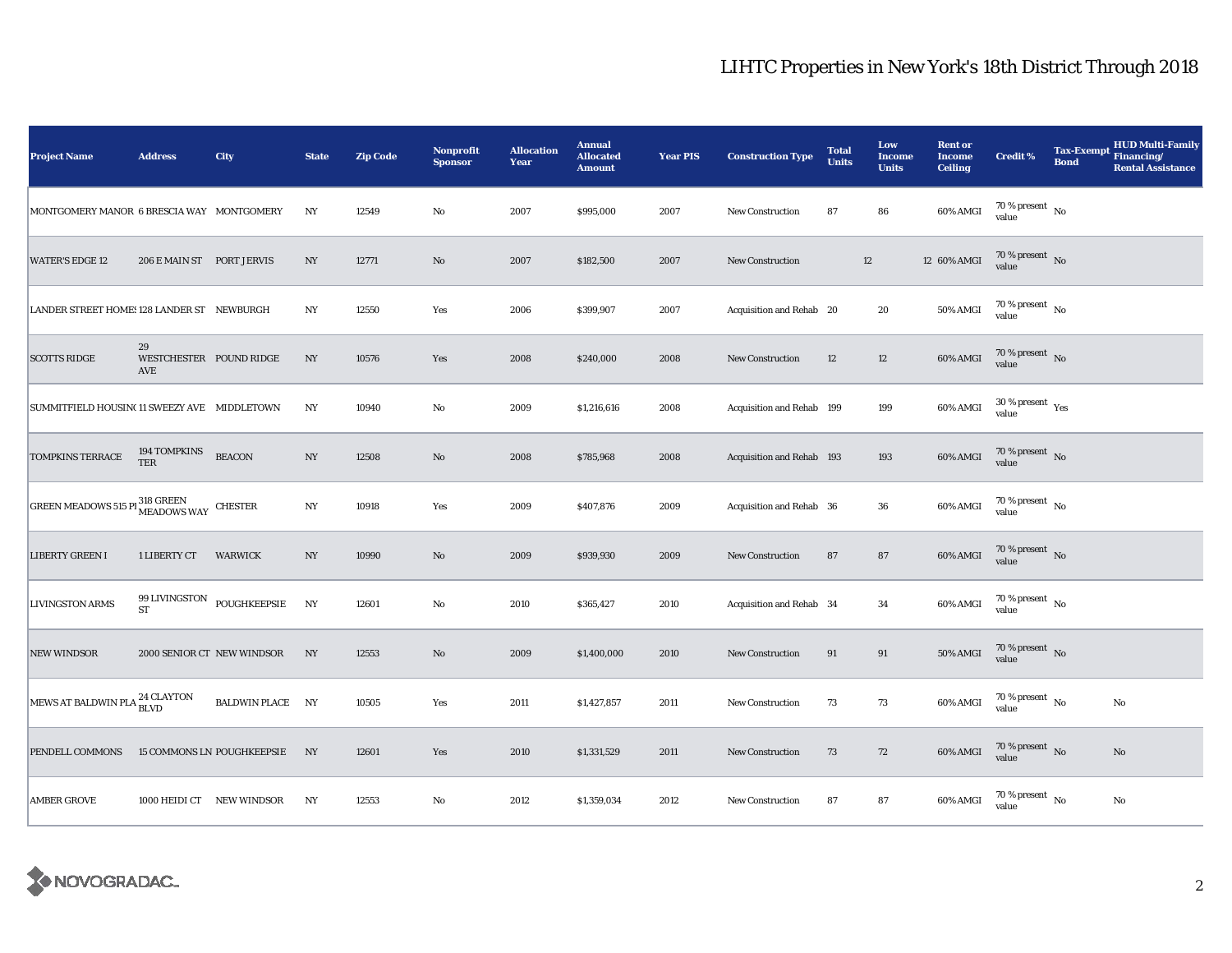| <b>Project Name</b>                                                                                                          | <b>Address</b>             | City                                   | <b>State</b>     | <b>Zip Code</b> | Nonprofit<br><b>Sponsor</b> | <b>Allocation</b><br>Year | <b>Annual</b><br><b>Allocated</b><br><b>Amount</b> | <b>Year PIS</b>      | <b>Construction Type</b> | <b>Total</b><br><b>Units</b> | Low<br><b>Income</b><br><b>Units</b> | <b>Rent or</b><br><b>Income</b><br><b>Ceiling</b> | <b>Credit %</b>                             | <b>Bond</b> | <b>HUD Multi-Family</b><br>Tax-Exempt Financing/<br><b>Rental Assistance</b> |
|------------------------------------------------------------------------------------------------------------------------------|----------------------------|----------------------------------------|------------------|-----------------|-----------------------------|---------------------------|----------------------------------------------------|----------------------|--------------------------|------------------------------|--------------------------------------|---------------------------------------------------|---------------------------------------------|-------------|------------------------------------------------------------------------------|
| POUGHKEEPSIE COMMC                                                                                                           | 130 HUDSON<br>AVE          | POUGHKEEPSIE                           | NY               | 12601           | Yes                         | 2012                      | \$1,315,969                                        | 2012                 | <b>New Construction</b>  | 72                           | 71                                   | <b>50% AMGI</b>                                   | $70\,\%$ present $${\rm No}$$ value         |             | No                                                                           |
| <b>MASON'S RIDGE</b>                                                                                                         | RD                         | $30$ SNAKE HILL $\_$ NEW WINDSOR       | NY               |                 | Yes                         | 2011                      | \$1,411,429                                        | 2012                 | <b>New Construction</b>  | 84                           | 84                                   | 50% AMGI                                          | $70$ % present $\,$ No $\,$<br>value        |             | $\rm No$                                                                     |
| HILLCREST COMMONS S 2000 HEIGHTS                                                                                             |                            | CARMEL                                 | NY               |                 | Yes                         | 2011                      | \$1,430,000                                        | 2012                 | New Construction         | 76                           | 76                                   | 60% AMGI                                          | $70\,\%$ present $${\rm No}$$ value         |             | $\rm No$                                                                     |
| <b>SUNRISE APTS</b>                                                                                                          | 5 FORTUNE RD<br>W          | <b>MIDDLETOWN</b>                      | $_{\mathrm{NY}}$ | 10941           | Yes                         | 2012                      | \$1,366,673                                        | 2013                 | <b>New Construction</b>  | 78                           | 78                                   | 60% AMGI                                          | 70 % present $\hbox{~No}$<br>value          |             | $\rm No$                                                                     |
| <b>OAK RIDGE APTS</b>                                                                                                        | 544 E MAIN ST MIDDLETOWN   |                                        | $_{\mathrm{NY}}$ | 10940           | Yes                         | 2013                      | \$1,403,325                                        | 2013                 | <b>New Construction</b>  | 77                           | $\mathbf 0$                          | 60% AMGI                                          | $70\,\%$ present $${\rm No}$$ value         |             |                                                                              |
| <b>HIGHRIDGE GARDENS</b>                                                                                                     | 150 HUDSON<br>AVE          | POUGHKEEPSIE                           | NY               | 12601           | Yes                         | 2014                      | \$1,015,400                                        | 2014                 | <b>New Construction</b>  | 74                           | $\mathbf 0$                          | 50% AMGI                                          | $70\,\%$ present $\,$ No value              |             |                                                                              |
| $\boxed{\text{INDEPENDENCE SQUARE}} \underset{\text{TERACE}}^\text{11 WASHINGTON} \underset{\text{NEWBURG}}{\text{NEWBURG}}$ |                            |                                        | $_{\mathrm{NY}}$ | 12250           | Yes                         | 2014                      | \$1,425,000                                        | 2015                 | <b>New Construction</b>  | 74                           | 74                                   | 60% AMGI                                          | 70 % present<br>value                       |             | $\mathbf{N}\mathbf{o}$                                                       |
| <b>TEMPLE HILL</b>                                                                                                           |                            | 1101-1314 CPL NEW WINDSOR TREMBLAY WAY | NY               | 12553           | No                          | 2015                      | \$1,077,375                                        | 2016                 | <b>New Construction</b>  | 91                           | 91                                   | 50% AMGI                                          | $70\,\%$ present $\,$ No $\,$<br>value      |             | No                                                                           |
| THE MILL AT MIDDLETC 34 MILL STREET MIDDLETOWN                                                                               |                            |                                        | NY               | 10940           | Yes                         | 2015                      | \$902,643                                          | 2016                 | New Construction         | 42                           | 42                                   | 50% AMGI                                          | 70 % present<br>value                       |             | $\rm No$                                                                     |
| THE MEWS AT HOPEWEI 30 CANNON                                                                                                |                            | <b>HOPEWELL</b><br><b>JUNCTION</b>     | $_{\mathrm{NY}}$ | 12533           | Yes                         | 2016                      | \$776,281                                          | 2017                 | New Construction         | 89                           | 89                                   | 50% AMGI                                          | 70 % present<br>value                       |             | $\rm No$                                                                     |
| <b>BELLA VISTA II</b>                                                                                                        | 48-52 COUNTY<br>HIGHWAY 78 | <b>MIDDLETOWN</b>                      | NY               | 10940           | $\rm No$                    | 2017                      | \$1,594,403                                        | 2018                 | New Construction         | 88                           | 88                                   | 60% AMGI                                          | 70 % present<br>value                       |             | No                                                                           |
| <b>AVALON VIEW APTS.</b>                                                                                                     | RTE 9D                     | <b>FISHKILL</b>                        | $_{\mathrm{NY}}$ | 12524           |                             | 2011                      | \$153,410                                          | Insufficient<br>Data | Not Indicated            | 288                          | 60                                   | 50% AMGI                                          | $30\,\%$ present $\,$ $_{\rm Yes}$<br>value |             |                                                                              |
| NEWBURGH SENIORS 353 S PLANK RD NEWBURGH                                                                                     |                            |                                        | NY               | 12550           | No                          | 1998                      | \$0                                                | 1999                 | <b>New Construction</b>  | 70                           | 70                                   |                                                   | $30\,\%$ present $\,$ Yes value             |             |                                                                              |

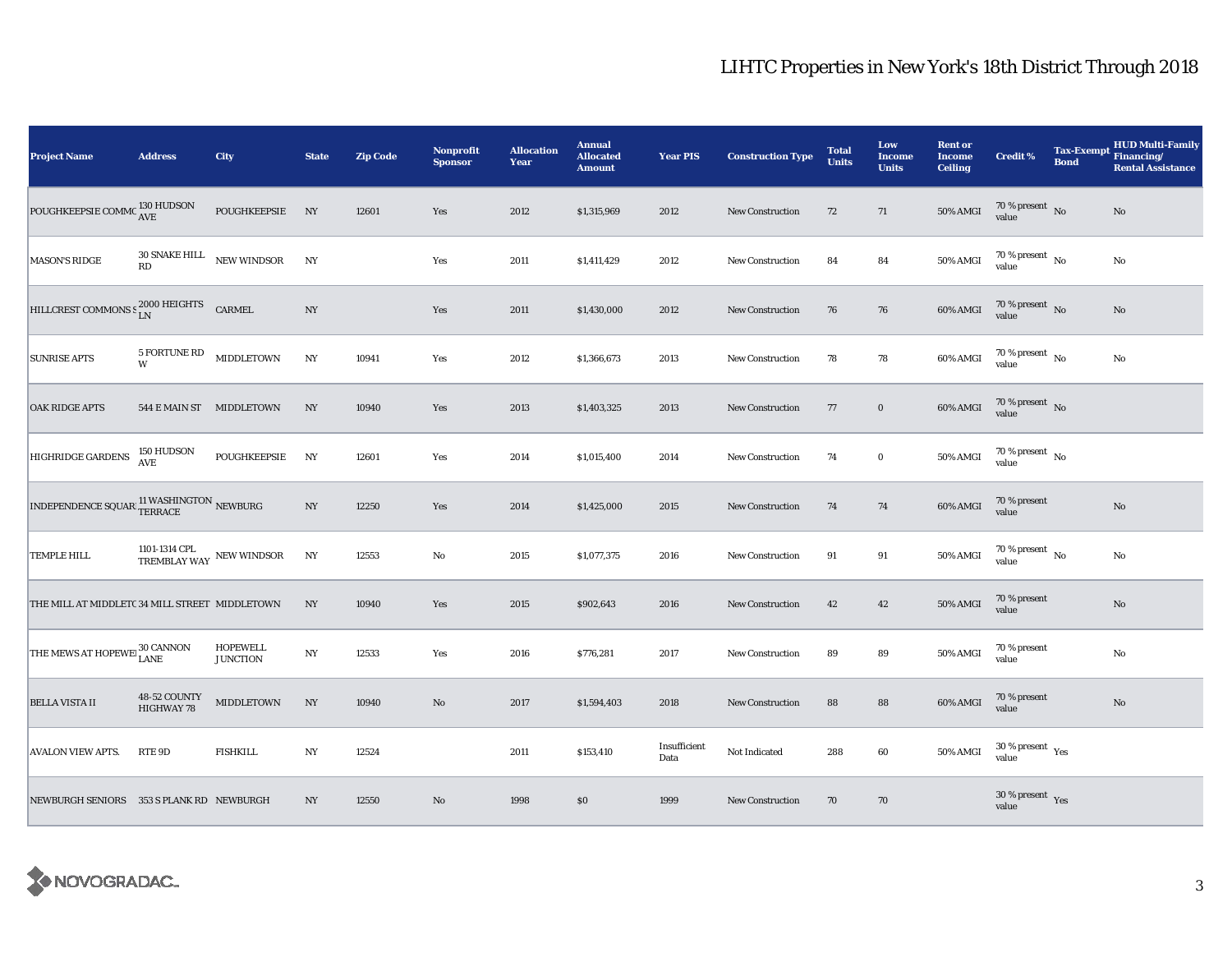| <b>Project Name</b>                                      | <b>Address</b>                     | City                              | <b>State</b>     | <b>Zip Code</b> | <b>Nonprofit</b><br><b>Sponsor</b> | <b>Allocation</b><br>Year | <b>Annual</b><br><b>Allocated</b><br><b>Amount</b> | <b>Year PIS</b>      | <b>Construction Type</b>  | <b>Total</b><br><b>Units</b> | Low<br><b>Income</b><br><b>Units</b> | <b>Rent or</b><br><b>Income</b><br><b>Ceiling</b> | <b>Credit %</b>                               | <b>Tax-Exempt</b><br><b>Bond</b> | <b>HUD Multi-Family</b><br>Financing/<br><b>Rental Assistance</b> |
|----------------------------------------------------------|------------------------------------|-----------------------------------|------------------|-----------------|------------------------------------|---------------------------|----------------------------------------------------|----------------------|---------------------------|------------------------------|--------------------------------------|---------------------------------------------------|-----------------------------------------------|----------------------------------|-------------------------------------------------------------------|
| AGGRESSIVE MGMT INC $_{\rm ST}^{14}$ FARRINGTON NEWBURGH |                                    |                                   | $_{\mathrm{NY}}$ | 12550           |                                    | 1988                      | $\$0$                                              | Insufficient<br>Data | Acquisition and Rehab 4   |                              | $\overline{4}$                       |                                                   | $30\,\%$ present $\,$ No value                |                                  |                                                                   |
| <b>CREEKSIDE APTS</b>                                    | 1 CAMPSITE<br><b>WAY</b>           | <b>WARWICK</b>                    | NY               | 10990           |                                    | 1988                      | $\$0$                                              | Insufficient<br>Data | <b>New Construction</b>   | 64                           | 64                                   |                                                   | $30\,\%$ present $\,$ No $\,$<br>value        |                                  |                                                                   |
| <b>BERKELEY SQUARE</b>                                   | 62 IMPERIAL<br><b>BLVD</b>         | <b>WAPPINGERS</b><br><b>FALLS</b> | NY               | 12590           | No                                 | 1999                      | \$0                                                | 2001                 | New Construction          | 150                          | 149                                  |                                                   | $30\,\%$ present $\,$ $\rm Yes$<br>value      |                                  |                                                                   |
| SENIOR HORIZONS AT S <sup>141 BERT</sup> CRAWFORD RD     |                                    | MIDDLETOWN                        | $_{\mathrm{NY}}$ | 10940           | $\rm No$                           | 1999                      | $\$0$                                              | 2001                 | New Construction          | 84                           | 83                                   |                                                   | $30\,\%$ present $\,$ Yes value               |                                  |                                                                   |
| LEXINGTON CLUB AT GA 1964 S RD                           |                                    | POUGHKEEPSIE                      | NY               | 12601           | $\rm No$                           | 2001                      | \$0                                                | 2003                 | <b>New Construction</b>   | 160                          | 160                                  |                                                   | $70$ % present $\,$ No $\,$<br>value          |                                  |                                                                   |
| MEADOW RIDGE APTS MEADOWRIDGE BEACON                     | 100<br>CIR                         |                                   | $_{\mathrm{NY}}$ | 12508           | $\rm No$                           | 2002                      | \$0                                                | 2003                 | <b>New Construction</b>   | 54                           | 53                                   |                                                   | $30\,\%$ present $\,$ Yes value               |                                  |                                                                   |
| SPRING MANOR APTS                                        | 600 SPRING<br><b>MANOR CIR</b>     | POUGHKEEPSIE                      | NY               | 12601           | No                                 | 2002                      | \$0                                                | 2004                 | New Construction          | 88                           | 88                                   |                                                   | $70\,\%$ present $\,$ No value                |                                  |                                                                   |
| RIP VAN WINKLE HOUSI <sup>10</sup> RINALDI<br>BLVD       |                                    | POUGHKEEPSIE                      | NY               | 12601           | $\rm No$                           | 2004                      | \$708,203                                          | 2005                 | Acquisition and Rehab 179 |                              | 166                                  | 60% AMGI                                          | $30\,\%$ present $\,$ Yes value               |                                  |                                                                   |
| <b>TALL OAKS</b>                                         | 1 TALL OAKS DR MIDDLETOWN          |                                   | NY               | 10940           | No                                 | 2004                      | \$0                                                | 2005                 | Acquisition and Rehab 150 |                              | 139                                  |                                                   | $30$ % present $\rm\thinspace_{Yes}$<br>value |                                  |                                                                   |
| 181 FIRST ST                                             | 181 FIRST ST                       | NEWBURGH                          | NY               | 12550           |                                    | 1992                      | $\$0$                                              | 1992                 | Acquisition and Rehab 2   |                              | $\boldsymbol{2}$                     |                                                   | 70 % present $\hbox{~No}$<br>value            |                                  |                                                                   |
| <b>CITY TERRACE APTS</b>                                 | 206 BROADWAY NEWBURGH              |                                   | NY               | 12550           |                                    | 1991                      | $\$0$                                              | 1993                 | Acquisition and Rehab 19  |                              | 19                                   |                                                   | $30\,\%$ present $\,$ No value                |                                  |                                                                   |
| KEM MGMT INC HOUSIN 217 THIRD ST                         |                                    | NEWBURGH                          | NY               | 12550           |                                    | 1988                      | \$0                                                | Insufficient<br>Data | Acquisition and Rehab 3   |                              | $\mathbf{3}$                         |                                                   | $30$ % present $\,$ No $\,$<br>value          |                                  |                                                                   |
| MENSCH MGMT INC                                          | 6 FARRINGTON NEWBURGH<br><b>ST</b> |                                   | $_{\mathrm{NY}}$ | 12550           |                                    | 1988                      | $\$0$                                              | Insufficient<br>Data | Acquisition and Rehab 4   |                              | $\overline{4}$                       |                                                   | $30\,\%$ present $\,$ No value                |                                  |                                                                   |

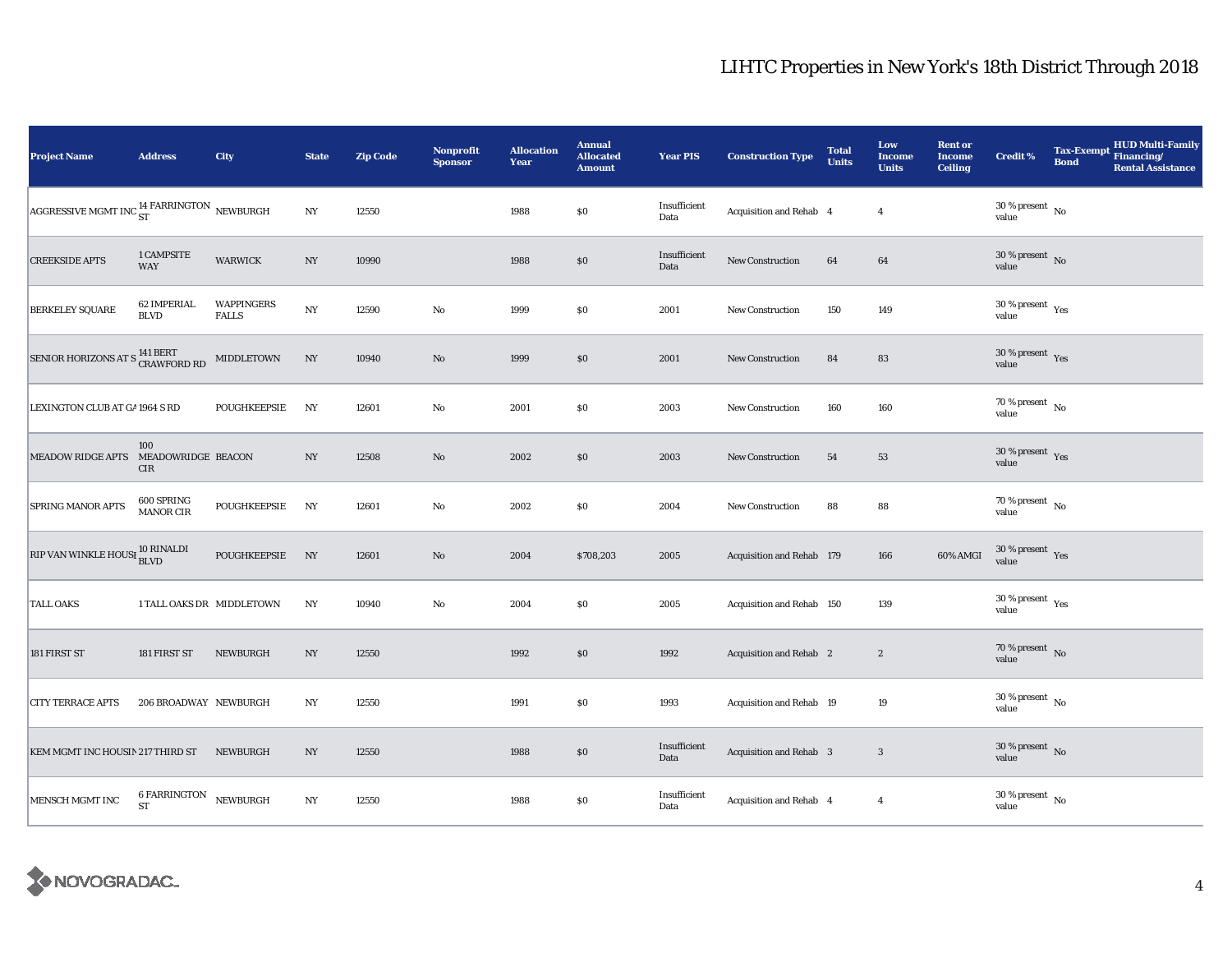| <b>Project Name</b>                                                     | <b>Address</b>             | City             | <b>State</b>     | <b>Zip Code</b> | Nonprofit<br><b>Sponsor</b> | <b>Allocation</b><br>Year | <b>Annual</b><br><b>Allocated</b><br><b>Amount</b> | <b>Year PIS</b>      | <b>Construction Type</b> | <b>Total</b><br><b>Units</b> | Low<br>Income<br><b>Units</b> | <b>Rent or</b><br><b>Income</b><br><b>Ceiling</b> | <b>Credit %</b>                    | <b>Tax-Exempt</b><br><b>Bond</b> | <b>HUD Multi-Family</b><br>Financing/<br><b>Rental Assistance</b> |
|-------------------------------------------------------------------------|----------------------------|------------------|------------------|-----------------|-----------------------------|---------------------------|----------------------------------------------------|----------------------|--------------------------|------------------------------|-------------------------------|---------------------------------------------------|------------------------------------|----------------------------------|-------------------------------------------------------------------|
| NORTH MILLER MGMT I 126 N MILLER ST NEWBURGH                            |                            |                  | $_{\mathrm{NY}}$ | 12550           |                             | 1988                      | \$0                                                | Insufficient<br>Data | Acquisition and Rehab 6  |                              | $\bf 6$                       |                                                   | $30\,\%$ present $\,$ No value     |                                  |                                                                   |
| <b>WALDEN VIEW APTS</b>                                                 | 33 OAK ST                  | <b>WALDEN</b>    | $_{\mathrm{NY}}$ | 12586           |                             | 1989                      | \$0                                                | Insufficient<br>Data | <b>New Construction</b>  | 60                           | $12\,$                        |                                                   | $30\,\%$ present $\,$ No value     |                                  |                                                                   |
| WILLIAM P SCHRAMMEI 397 N ST                                            |                            | MIDDLETOWN       | NY               | 10940           |                             | 1988                      | \$0                                                | Insufficient<br>Data | Acquisition and Rehab 4  |                              | $\overline{4}$                |                                                   | $30\,\%$ present $\,$ No value     |                                  |                                                                   |
| 133 LAKE AVE                                                            | 133 LAKE AVE               | MIDDLETOWN       | NY               | 10940           |                             | 1989                      | $\$0$                                              | Insufficient<br>Data | Acquisition and Rehab 52 |                              | $52\,$                        |                                                   | $30\,\%$ present $\,$ No value     |                                  |                                                                   |
| <b>LIBERTY GREEN III</b>                                                | 3 LIBERTY CT               | WARWICK          | $_{\mathrm{NY}}$ | 10990           |                             | 2010                      | \$443,863                                          | 2011                 | Not Indicated            | 83                           | 71                            | 60% AMGI                                          | $30\,\%$ present $\,$ Yes value    |                                  |                                                                   |
| <b>PJ HOUSING</b>                                                       | 230 JERSEY AVE PORT JERVIS |                  | $_{\mathrm{NY}}$ | 12771           |                             | 2011                      | \$111,972                                          | 2012                 | Acquisition and Rehab 51 |                              | ${\bf 50}$                    | 60% AMGI                                          | $30\,\%$ present $\,$ Yes value    |                                  |                                                                   |
| SOUTHEAST TOWERS 55 FULTON ST MIDDLETOWN                                |                            |                  | NY               | 10940           |                             | Insufficient<br>Data      | \$266,762                                          | 2013                 | Not Indicated            | $\bf{0}$                     | $\mathbf 0$                   | 60% AMGI                                          | $30\,\%$ present $\,$ Yes value    |                                  |                                                                   |
| BRIDLESIDE APARTMEN <sup>1-9</sup> BRIDLESIDE NORTH SALEM               |                            |                  | $_{\mathrm{NY}}$ | 10560           |                             | 2012                      | \$1,010,049                                        | 2013                 | <b>New Construction</b>  | 65                           | 64                            | 60% AMGI                                          | $30\,\%$ present $\,$ Yes value    |                                  |                                                                   |
| SOMERS SENIOR (THE $\rm N$ $^{32}_{BLVD}$ CLAYTON                       |                            | BALDWIN PLACE NY |                  | 10505           |                             | Insufficient<br>Data      | \$779,832                                          | 2015                 | New Construction         | $75\,$                       |                               | 75 60% AMGI                                       | 30 % present Yes<br>value          |                                  |                                                                   |
| WALDEN PRESERVATIO! 101-116 CLIFF ST WALDEN                             |                            |                  | NY               | 12586           |                             | 2015                      | \$295,574                                          | 2015                 | Not Indicated            | 89                           | 85                            | 60% AMGI                                          | $30\,\%$ present $\,$ Yes value    |                                  |                                                                   |
| HUB PHASE II APTS PHA 1 EMILY AKERS WASHINGTONVILL $\hbox{ \bf \tt NY}$ |                            |                  |                  | 10992           |                             | 1992                      | \$0                                                | 1993                 | New Construction         | 44                           | 44                            |                                                   | 70 % present $\,$ No $\,$<br>value |                                  |                                                                   |
| <b>LIBERTY WORKS</b>                                                    | 103 LIBERTY ST NEWBURGH    |                  | $_{\mathrm{NY}}$ | 12550           |                             | 1995                      | \$0                                                | 1995                 | Acquisition and Rehab 3  |                              | $\boldsymbol{3}$              |                                                   | 70 % present $\hbox{~No}$<br>value |                                  |                                                                   |
| CERONE PLACE APTS 35 CERONE PL NEWBURGH                                 |                            |                  | NY               | 12550           |                             | 1994                      | $\$0$                                              | 1996                 | <b>New Construction</b>  | 60                           | 60                            |                                                   | $70\,\%$ present $\,$ No value     |                                  |                                                                   |

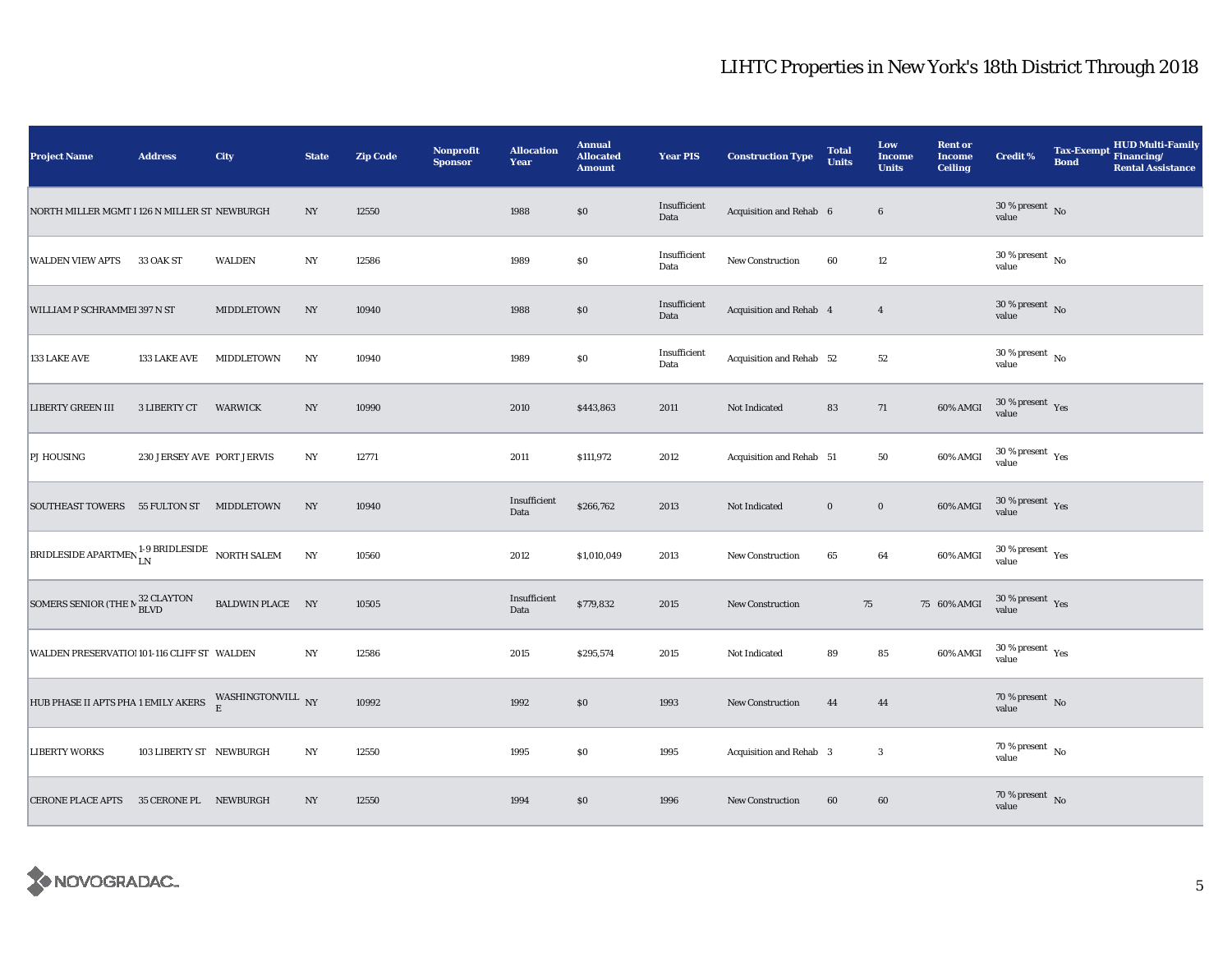| <b>Project Name</b>                                                                       | <b>Address</b>             | City               | <b>State</b>     | <b>Zip Code</b> | <b>Nonprofit</b><br><b>Sponsor</b> | <b>Allocation</b><br>Year | <b>Annual</b><br><b>Allocated</b><br><b>Amount</b> | <b>Year PIS</b> | <b>Construction Type</b> | <b>Total</b><br><b>Units</b> | Low<br><b>Income</b><br><b>Units</b> | <b>Rent or</b><br><b>Income</b><br><b>Ceiling</b> | <b>Credit %</b>                        | <b>Bond</b> | Tax-Exempt HUD Multi-Family<br><b>Rental Assistance</b> |
|-------------------------------------------------------------------------------------------|----------------------------|--------------------|------------------|-----------------|------------------------------------|---------------------------|----------------------------------------------------|-----------------|--------------------------|------------------------------|--------------------------------------|---------------------------------------------------|----------------------------------------|-------------|---------------------------------------------------------|
| COUNTRY VIEW MANOR 203 GENUNG ST MIDDLETOWN                                               |                            |                    | NY               | 10940           |                                    | 1994                      | \$0                                                | 1996            | New Construction         | 160                          | 160                                  |                                                   | 70 % present $\hbox{~No}$<br>value     |             |                                                         |
| DEVON WOODS SENIOR 1 CRESCENT AVE WARWICK                                                 |                            |                    | NY               | 10990           |                                    | 1994                      | \$0                                                | 1996            | Acquisition and Rehab 69 |                              | 68                                   |                                                   | $70\,\%$ present $\,$ No value         |             |                                                         |
| <b>HIGH POINTE APTS</b>                                                                   | 223 W ST                   | NEWBURGH           | NY               | 12550           |                                    | 1994                      | \$0                                                | 1996            | <b>New Construction</b>  | 82                           | 82                                   |                                                   | $70\,\%$ present $\,$ No value         |             |                                                         |
| PULASKI APT                                                                               | 1038 PULASKI<br><b>HWY</b> | <b>GOSHEN</b>      | NY               | 10924           |                                    | 1994                      | \$0                                                | 1996            | New Construction         | $6\phantom{.0}$              | $6\phantom{.}6$                      |                                                   | $70\,\%$ present $${\rm No}$$ value    |             |                                                         |
| KIRYAS JOEL GARDENS 28 ISRAEL                                                             |                            | <b>KIRYAS JOEL</b> | NY               | 10950           |                                    | 1996                      | \$0                                                | 1997            | <b>New Construction</b>  | 18                           | 18                                   |                                                   | $70\,\%$ present $\,$ No value         |             |                                                         |
| KIRYAS JOEL HEIGHTS <sup>24</sup> ISRAEL                                                  |                            | <b>KIRYAS JOEL</b> | NY               | 10950           |                                    | 1996                      | \$0                                                | 1997            | New Construction         | 20                           | 20                                   |                                                   | 70 % present $\bar{N}$ o<br>value      |             |                                                         |
| <b>LIBERTY SQUARE</b>                                                                     | 497 LIBERTY ST NEWBURGH    |                    | NY               | 12550           |                                    | 1996                      | \$0                                                | 1997            | <b>New Construction</b>  | 35                           | $35\,$                               |                                                   | 70 % present $\hbox{~No}$<br>value     |             |                                                         |
| NORTHGATE MANOR SE $^{105\, \rm RAILROAD}_{\rm AVE}$                                      |                            | <b>GOSHEN</b>      | $_{\mathrm{NY}}$ | 10924           |                                    | 1996                      | $\$0$                                              | 1997            | <b>New Construction</b>  | 85                           | 84                                   |                                                   | $70\,\%$ present $\,$ No value         |             |                                                         |
| WALLKILL SENIOR HOU 15 SENIORS WAY MIDDLETOWN                                             |                            |                    | $_{\mathrm{NY}}$ | 10940           |                                    | 1996                      | \$0                                                | 1997            | <b>New Construction</b>  | 96                           | 95                                   |                                                   | 70 % present $\hbox{~No}$<br>value     |             |                                                         |
| 31 & 33 SOUTH MILLER S 31 S MILLER ST NEWBURGH                                            |                            |                    | NY               | 12550           |                                    | 1998                      | \$0                                                | 1998            | Acquisition and Rehab 4  |                              | $\overline{4}$                       |                                                   | $70\,\%$ present $${\rm No}$$ value    |             |                                                         |
| <b>DUBOIS STREET APTS</b>                                                                 | 104 DUBOIS ST NEWBURGH     |                    | NY               | 12550           |                                    | 1998                      | \$0                                                | 1998            | Acquisition and Rehab 16 |                              | 16                                   |                                                   | $70\,\%$ present $\,$ No value         |             |                                                         |
| <b>HEARTHSTONE</b>                                                                        | 19 QUARRY RD GOSHEN        |                    | NY               | 10924           |                                    | 1997                      | \$0                                                | 1998            | Acquisition and Rehab 91 |                              | 90                                   |                                                   | $70\,\%$ present $\,$ No value         |             |                                                         |
| $\boxed{\textrm{IDLEWILD CREEK APT H}^{10\,\textrm{LAND} \,\textrm{MARK}}_{\textrm{DR}}}$ |                            | CORNWALL           | NY               | 12518           |                                    | 1996                      | \$0                                                | 1998            | New Construction         | 214                          | 125                                  |                                                   | $70$ % present $_{\, \rm No}$<br>value |             |                                                         |

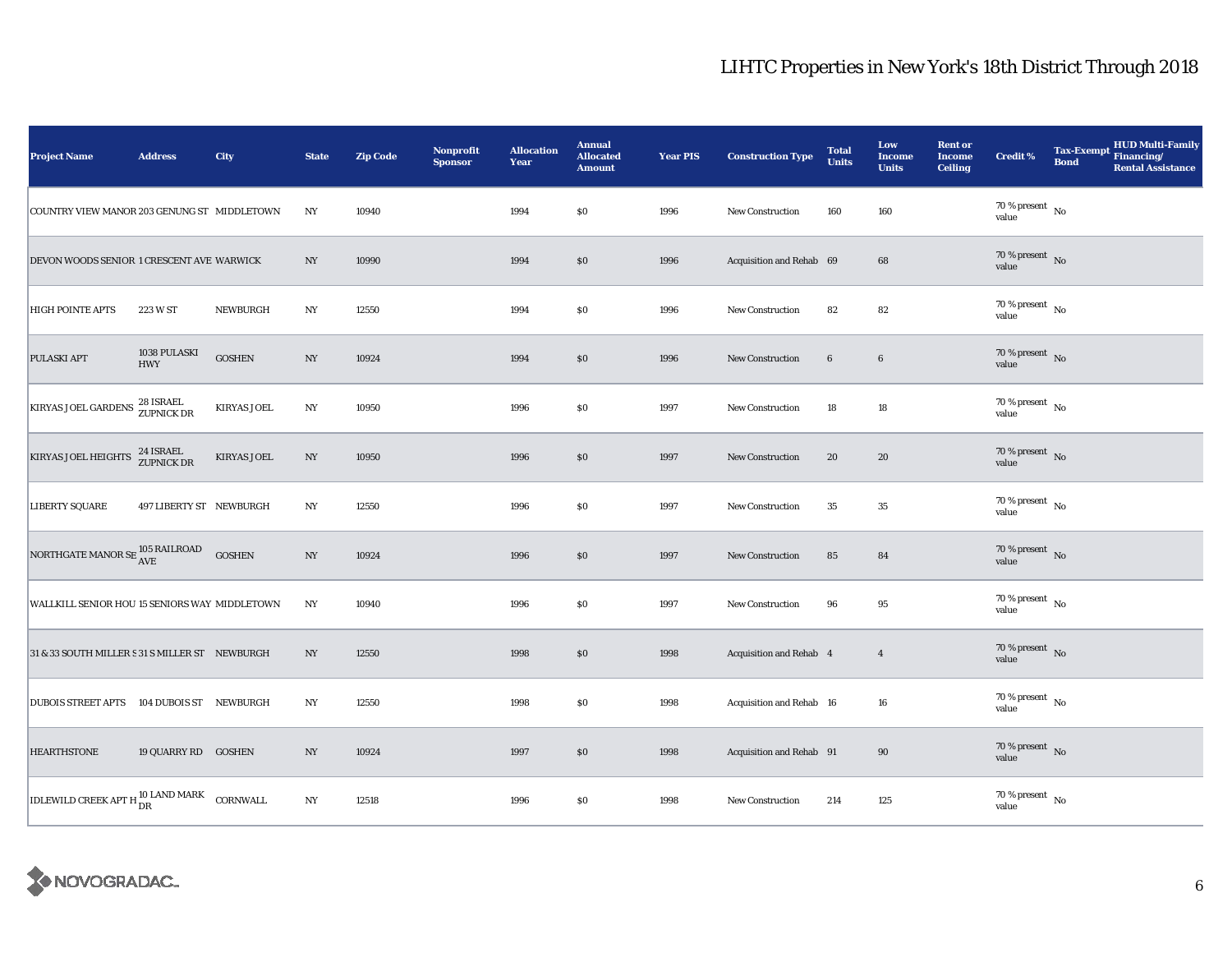| <b>Project Name</b>                              | <b>Address</b>                       | City                                           | <b>State</b>     | <b>Zip Code</b> | <b>Nonprofit</b><br><b>Sponsor</b> | <b>Allocation</b><br>Year | <b>Annual</b><br><b>Allocated</b><br><b>Amount</b> | <b>Year PIS</b> | <b>Construction Type</b>        | <b>Total</b><br><b>Units</b> | Low<br>Income<br><b>Units</b> | <b>Rent or</b><br><b>Income</b><br><b>Ceiling</b> | <b>Credit %</b>                      | <b>Bond</b> | HUD Multi-Family<br>Tax-Exempt Financing/<br><b>Rental Assistance</b> |
|--------------------------------------------------|--------------------------------------|------------------------------------------------|------------------|-----------------|------------------------------------|---------------------------|----------------------------------------------------|-----------------|---------------------------------|------------------------------|-------------------------------|---------------------------------------------------|--------------------------------------|-------------|-----------------------------------------------------------------------|
| NEWBURGH WORKS III $^{48~\rm JOHNSTON}_{\rm ST}$ |                                      | NEWBURGH                                       | NY               | 12550           |                                    | 1997                      | \$0\$                                              | 1998            | Acquisition and Rehab 9         |                              | 9                             |                                                   | $70\,\%$ present $${\rm No}$$ value  |             |                                                                       |
| GLENEIDA COURT PHAS 20 GLENEIDA CT CARMEL        |                                      |                                                | $_{\mathrm{NY}}$ | 10512           |                                    | 1998                      | $\$0$                                              | 1999            | <b>New Construction</b>         | 24                           | 24                            |                                                   | $70\,\%$ present $\,$ No value       |             |                                                                       |
| LANDER STREET HOUSE 173 LANDER ST NEWBURGH       |                                      |                                                | NY               | 12550           |                                    | 1998                      | $\$0$                                              | 1999            | <b>Acquisition and Rehab 31</b> |                              | 30                            |                                                   | 70 % present No<br>value             |             |                                                                       |
| LANDER STREET HOUSE 154 LANDER ST NEWBURGH       |                                      |                                                | NY               | 12550           |                                    | 1998                      | $\$0$                                              | 1999            | Acquisition and Rehab 34        |                              | 33                            |                                                   | 70 % present $\hbox{~No}$<br>value   |             |                                                                       |
| <b>PINE BUSH APTS</b>                            | 25 TED DR                            | <b>PINE BUSH</b>                               | $_{\mathrm{NY}}$ | 12566           |                                    | 1998                      | \$0                                                | 1999            | New Construction                | 48                           | 48                            |                                                   | $70\,\%$ present $${\rm No}$$ value  |             |                                                                       |
| BOURNE & KENNEY PRIV144 DICKSON ST NEWBURGH      |                                      |                                                | $_{\mathrm{NY}}$ | 12550           |                                    | 2002                      | $\$0$                                              | 2000            | Acquisition and Rehab 205       |                              | 205                           |                                                   | 30 % present $\hbox{~No}$<br>value   |             |                                                                       |
| <b>BUSH GARDENS APTS</b>                         | $103$ BONIFACE<br>DR                 | <b>PINE BUSH</b>                               | NY               | 12566           |                                    | 1999                      | \$0                                                | 2000            | Acquisition and Rehab 30        |                              | $30\,$                        |                                                   | $70\,\%$ present $\,$ No value       |             |                                                                       |
| <b>GARDEN ST REVIT PROJ 73 GARDEN ST</b>         |                                      | <b>POUGHKEEPSIE</b>                            | NY               | 12601           |                                    | 1998                      | $\$0$                                              | 2000            | Acquisition and Rehab 25        |                              | 25                            |                                                   | $70\,\%$ present $\,$ No value       |             |                                                                       |
| <b>NORTH GATE 28</b>                             | 102 TROTTER<br>CIR                   | <b>GOSHEN</b>                                  | $_{\mathrm{NY}}$ | 10924           |                                    | 1999                      | $\$0$                                              | 2000            | New Construction                | 28                           | 28                            |                                                   | 70 % present $\bar{N}$<br>value      |             |                                                                       |
| <b>ATZEI TIMURIM</b>                             | 1 NICKLESBURG $\,$ KIRYAS JOEL<br>RD |                                                | $_{\mathrm{NY}}$ | 10950           |                                    | 1999                      | \$0                                                | 2001            | <b>New Construction</b>         | 48                           | 48                            |                                                   | $70$ % present $\,$ No $\,$<br>value |             |                                                                       |
| MONROE COMMONS                                   | 5 N MAIN ST                          | <b>MONROE</b>                                  | N <sub>Y</sub>   | 10950           |                                    | 2000                      | $\$0$                                              | 2001            | New Construction                | 35                           | $35\,$                        |                                                   | $70\,\%$ present $${\rm No}$$ value  |             |                                                                       |
| PACHETT CROSSING                                 | 100 CROSSING<br>LN                   | <b>MONTGOMERY</b>                              | $_{\mathrm{NY}}$ | 12549           |                                    | 2001                      | \$0                                                | 2001            | <b>New Construction</b>         | 24                           | 24                            |                                                   | 70 % present $\hbox{~No}$<br>value   |             |                                                                       |
| <b>WB STONE HILL APTS</b>                        | RD                                   | 11 STONE HILL WASHINGTONVILL NY<br>$\mathbf E$ |                  | 10992           |                                    | 1999                      | $\$0$                                              | 2001            | New Construction                | 104                          | 103                           |                                                   | $70\,\%$ present $\,$ No value       |             |                                                                       |

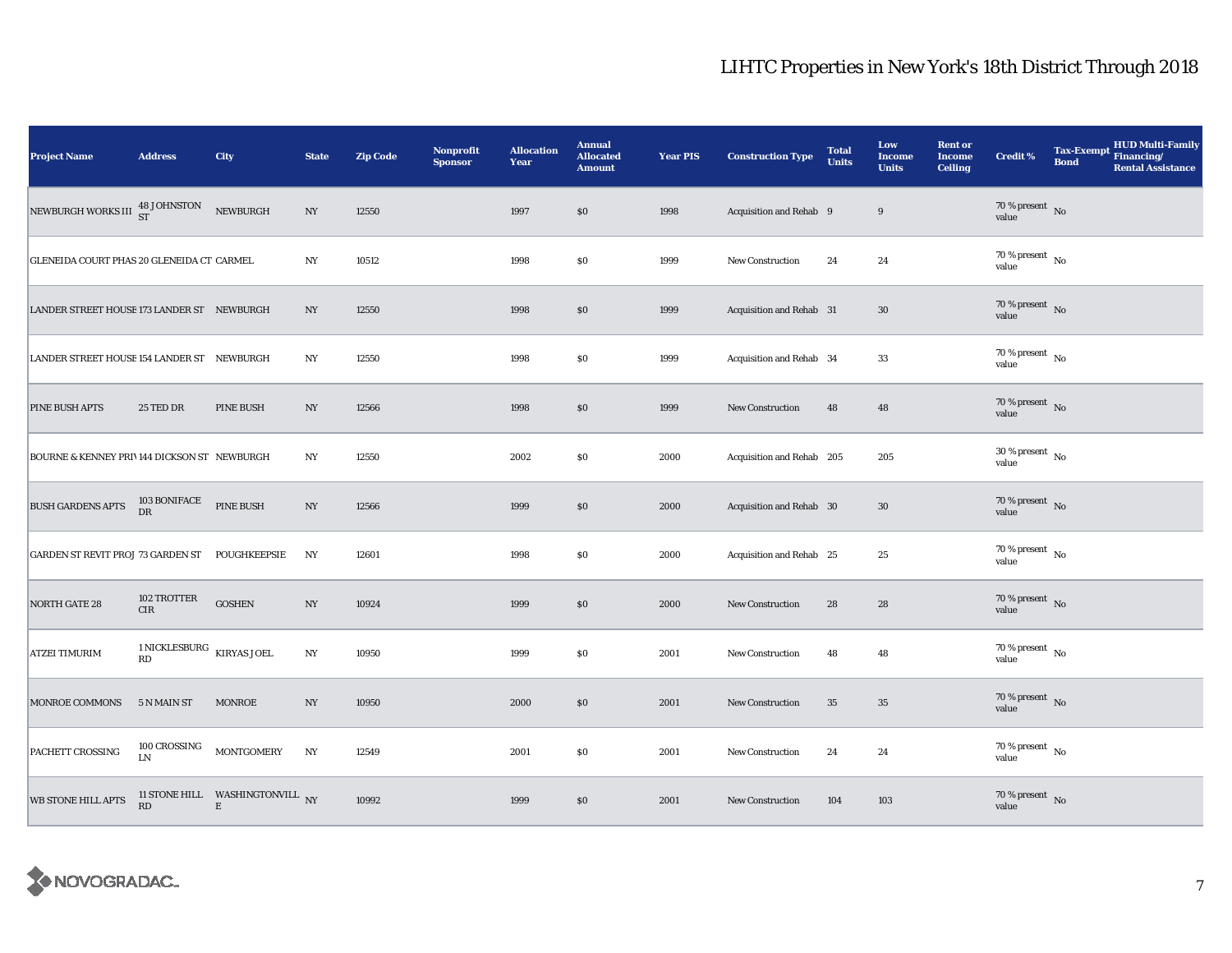| <b>Project Name</b>                           | <b>Address</b>                 | City            | <b>State</b>     | <b>Zip Code</b> | <b>Nonprofit</b><br><b>Sponsor</b> | <b>Allocation</b><br>Year | <b>Annual</b><br><b>Allocated</b><br><b>Amount</b> | <b>Year PIS</b>      | <b>Construction Type</b>                                                                    | <b>Total</b><br><b>Units</b> | Low<br><b>Income</b><br><b>Units</b> | <b>Rent or</b><br><b>Income</b><br><b>Ceiling</b> | <b>Credit %</b>                      | <b>Bond</b> | <b>HUD Multi-Family</b><br>Tax-Exempt Financing/<br><b>Rental Assistance</b> |
|-----------------------------------------------|--------------------------------|-----------------|------------------|-----------------|------------------------------------|---------------------------|----------------------------------------------------|----------------------|---------------------------------------------------------------------------------------------|------------------------------|--------------------------------------|---------------------------------------------------|--------------------------------------|-------------|------------------------------------------------------------------------------|
| EVERGREENS SENIOR H 505 HEARD AVE MAYBROOK    |                                |                 | N <sub>Y</sub>   | 12543           |                                    | 1999                      | $\$0$                                              | 2001                 | <b>New Construction</b>                                                                     | 88                           | 88                                   |                                                   | $70\,\%$ present $\,$ No value       |             |                                                                              |
| <b>TUXEDO PLACE</b>                           | 38 HOSPITAL RD TUXEDO PARK     |                 | $_{\mathrm{NY}}$ | 10987           |                                    | 2003                      | \$0                                                | 2001                 | Both New Construction $\,$ 100 $\,$<br>and $A/R$                                            |                              | 40                                   |                                                   | $30\,\%$ present $\,$ No value       |             |                                                                              |
| <b>WORKS IV</b>                               | <b>9 CATHERINE ST NEWBURGH</b> |                 | N <sub>Y</sub>   | 12550           |                                    | 2000                      | \$0\$                                              | 2001                 | Both New Construction $\,$ 11 $\,$<br>and $\ensuremath{\mathrm{A}}/\ensuremath{\mathrm{R}}$ |                              | 11                                   |                                                   | $70$ % present $\,$ No $\,$<br>value |             |                                                                              |
| EASTMAN & BIXBY PRIV. MONTGOMERY POUGHKEEPSIE | 22<br><b>ST</b>                |                 | NY               | 12601           |                                    | 2004                      | \$0                                                | 2002                 | Acquisition and Rehab 251                                                                   |                              | 251                                  |                                                   | $30\,\%$ present $\,$ No value       |             |                                                                              |
| <b>HARLOW ROW</b>                             | 102 LITTLE<br><b>MARKET ST</b> | POUGHKEEPSIE    | NY               | 12601           |                                    | 2001                      | \$0                                                | 2002                 | Acquisition and Rehab 8                                                                     |                              | 8                                    |                                                   | $70\,\%$ present $\,$ No value       |             |                                                                              |
| WB HUGHSON COMMON 1100 GABLES                 |                                | CARMEL          | N <sub>Y</sub>   | 10512           |                                    | 2001                      | \$0                                                | 2002                 | New Construction                                                                            | 94                           | 94                                   |                                                   | $70\%$ present No<br>value           |             |                                                                              |
| <b>WATER'S EDGE</b>                           | 208 E MAIN ST PORT JERVIS      |                 | NY               | 12771           |                                    | 2001                      | \$0                                                | 2002                 | New Construction                                                                            | 89                           | 88                                   |                                                   | 70 % present $\hbox{~No}$<br>value   |             |                                                                              |
| DAVIES SOUTH TERRACI1 S DAVIES TER BEACON     |                                |                 | $_{\mathrm{NY}}$ | 12508           |                                    | Insufficient<br>Data      | \$0                                                | Insufficient<br>Data | Not Indicated                                                                               | 109                          | $\mathbf 0$                          |                                                   | Not<br>Indicated                     |             |                                                                              |
| LOOSESTRIFE FIELDS AI PATCHETT WAY MONTGOMERY |                                |                 | NY               |                 |                                    | Insufficient<br>Data      | $\$0$                                              | Insufficient<br>Data | Not Indicated                                                                               | 15                           | $\bf{0}$                             |                                                   | Not<br>Indicated                     |             |                                                                              |
| <b>OVERLOOK APTS II</b>                       | OVERLOOK DR MIDDLETOWN         |                 | NY               |                 |                                    | Insufficient<br>Data      | \$0                                                | Insufficient<br>Data | Not Indicated                                                                               | 97                           | $\mathbf 0$                          |                                                   | Not<br>Indicated                     |             |                                                                              |
| SENIOR HORIZONS @ NIS PLANK RD                |                                | NEWBURGH        | N <sub>Y</sub>   |                 |                                    | Insufficient<br>Data      | $\$0$                                              | Insufficient<br>Data | Not Indicated                                                                               | 70                           | $\bf{0}$                             |                                                   | Not<br>Indicated                     |             |                                                                              |
| STONECREST SENIOR RI <sup>2</sup> STONECREST  |                                | <b>BREWSTER</b> | $_{\mathrm{NY}}$ |                 |                                    | Insufficient<br>Data      | $\$0$                                              | Insufficient<br>Data | Not Indicated                                                                               | 135                          | $\mathbf 0$                          |                                                   | Not<br>Indicated                     |             |                                                                              |
| THE EVERGREENS                                | 109 SCHIMPF CT MAYBROOK        |                 | NY               | 12543           |                                    | Insufficient<br>Data      | \$0                                                | Insufficient<br>Data | Not Indicated                                                                               | 88                           | $\bf{0}$                             |                                                   | Not<br>Indicated                     |             |                                                                              |